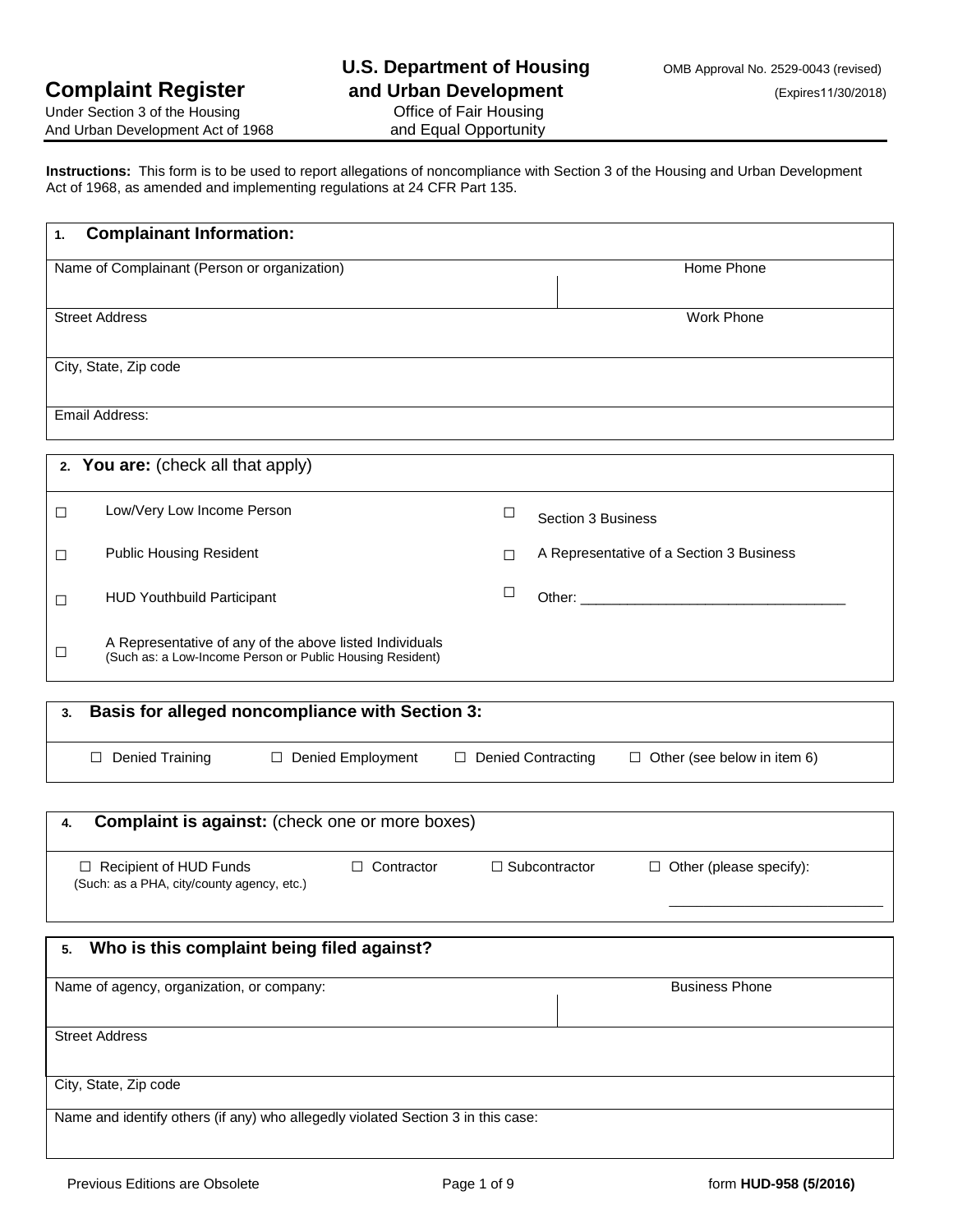| 6. | How did the HUD recipient, contractor, or subcontractor violate the requirements of Section 3?<br>(Check all that apply – provide documentation, if available)              |                                                                                                                                                             |  |
|----|-----------------------------------------------------------------------------------------------------------------------------------------------------------------------------|-------------------------------------------------------------------------------------------------------------------------------------------------------------|--|
|    | <b>HUD Recipient</b>                                                                                                                                                        | <b>Contractor and/or Subcontractor</b>                                                                                                                      |  |
|    | Failed to notify Section 3 businesses about contracting<br>opportunities                                                                                                    | Failed to certify that all employment vacancies filled prior to<br>ப<br>contract execution were not filled to circumvent Section 3                          |  |
| Ш  | Failed to incorporate the Section 3 Clause into covered<br>Section 3 bid solicitations or contracts                                                                         | Failed to notify potential subcontractors about Section 3<br>requirements                                                                                   |  |
| ⊔  | Failed to provide priority consideration to Section 3<br>businesses for covered contracting opportunities                                                                   | Failed to post notices at the work site regarding Section 3<br>ப<br>requirements in accordance with the Section 3 Clause                                    |  |
| ப  | Failed to select Section 3 businesses in accordance with the<br>order of priority consideration as set forth in 24 CFR 135.36                                               | Failed to send to each labor organization or representative of<br>ப<br>workers a notice of Section 3 obligations in accordance with<br>the Section 3 Clause |  |
|    | Failed to award contracts to Section 3 businesses                                                                                                                           | ப<br>Failed to ensure that its subcontractors complied with<br>Section 3                                                                                    |  |
|    | Failed to ensure that its contractors/ subcontractors complied<br>with Section 3 requirements                                                                               | Failed to train and/or hire Section 3 residents for new<br>$\mathsf{L}$<br>employment opportunities                                                         |  |
|    | Knowingly entered into contracts with contractors/<br>subcontractors that failed to comply with Section 3<br>requirements                                                   | Failed to provide priority consideration to Section 3 residents<br>ப<br>for employment or training opportunities in accordance with<br>24 CFR Part 135.34   |  |
| ப  | Failed to notify Section 3 residents about training and/or<br>employment opportunities                                                                                      | Failed to ensure that contracts awarded to subcontractors<br>$\Box$                                                                                         |  |
| ப  | Failed to provide priority consideration to Section 3 residents<br>for employment or training opportunities                                                                 | included the Section 3 Clause<br>Failed to award subcontracts to Section 3 businesses<br>ப                                                                  |  |
|    | Failed to select Section 3 residents for training or<br>employment opportunities in accordance with the order of<br>priority consideration set forth in 24 CFR 135.34       | Failed to award subcontracts to Section 3 businesses in<br>accordance with the order of priority consideration set forth in<br>24 CFR 135.34                |  |
|    | Failed to hire Section 3 residents for new employment<br>opportunities                                                                                                      | Retaliated against the complainant because complainant<br>ப<br>sought to enforce Section 3 requirements or participated in                                  |  |
| ப  | Retaliated against the complainant because complainant<br>sought to enforce Section 3 requirements or participated in<br>an investigation or proceeding regarding Section 3 | an investigation or proceeding regarding Section 3<br>⊔<br>Other                                                                                            |  |
|    | Other                                                                                                                                                                       |                                                                                                                                                             |  |
|    |                                                                                                                                                                             |                                                                                                                                                             |  |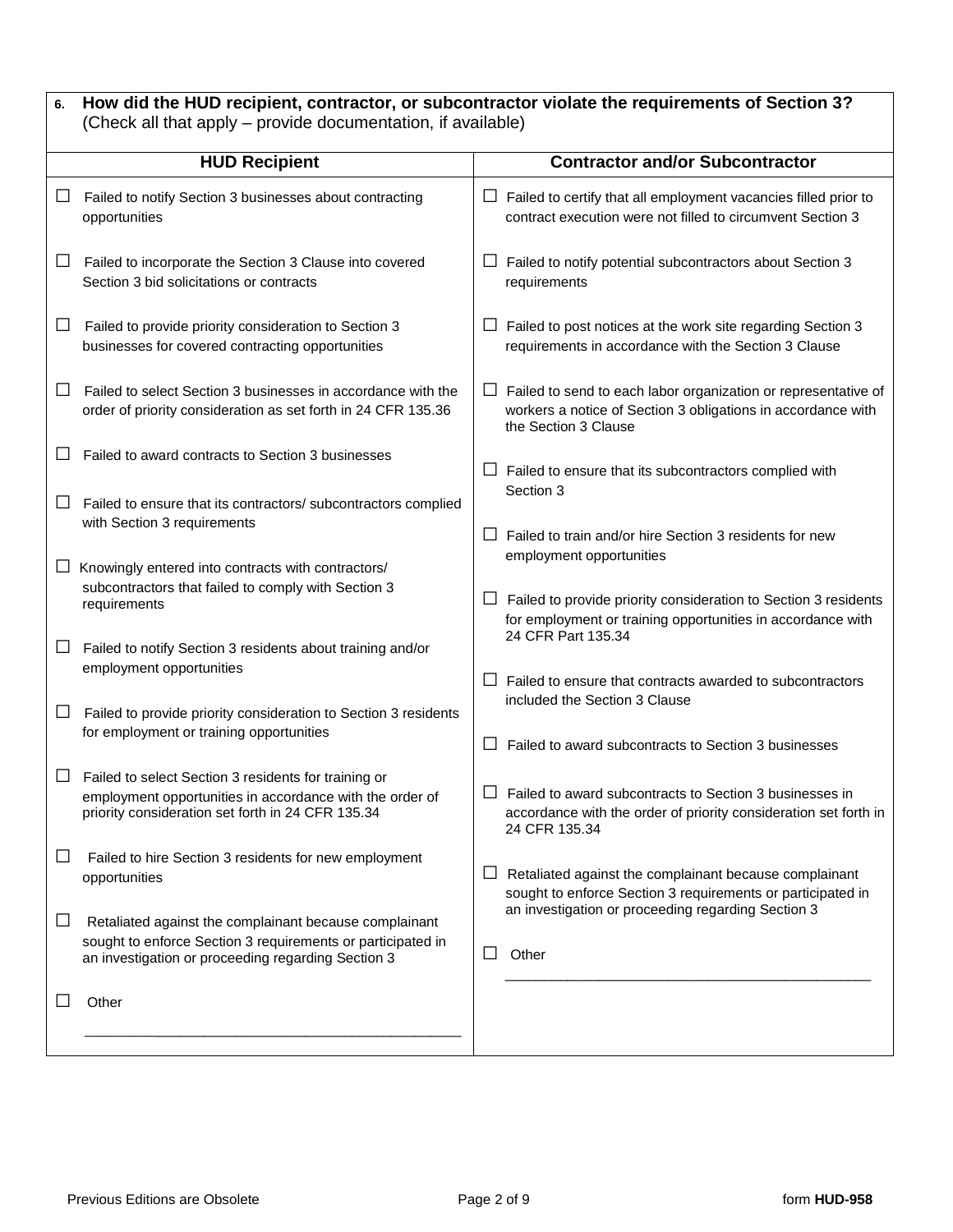| When did the act(s) checked above occur? (Include the most recent date if several dates are<br>involved): |                                                                                                                     |
|-----------------------------------------------------------------------------------------------------------|---------------------------------------------------------------------------------------------------------------------|
|                                                                                                           | Month<br>Year<br>Dav                                                                                                |
|                                                                                                           | The date of the last alleged violation or occurrence must be less than 180 days from the date of submission to HUD. |

| Project name or location where alleged violation occurred? (If applicable):<br>8. |                                         |
|-----------------------------------------------------------------------------------|-----------------------------------------|
|                                                                                   | Project Number: _______________________ |
|                                                                                   |                                         |
|                                                                                   |                                         |

#### **9. Identify the type of HUD funding used by the HUD funding recipient, organization, or contractor that this complaint is filed against**: (Check all that apply) **□** PIH Operating Subsidy **□** Other PIH Assistance **□** Neighborhood Stabilization Program (NSP) Assistance **□** Section 811 Supportive Housing for the Disabled **□** PIH Capital Fund Subsidy **□** Community Development Block Grants (CDBG) □ Other Community Development Assistance **□** Project Based Housing Vouchers **□** Choice Neighborhood Initiative Grant **□** HOME Investment Partnership Funding **□** Lead-Based Paint **□** Other HUD Housing Assistance **□** HOPE VI Grant **□** McKinney Homeless Assistance **□** Section 202Supportive Housing for the Elderly **□** Other Covered HUD Funding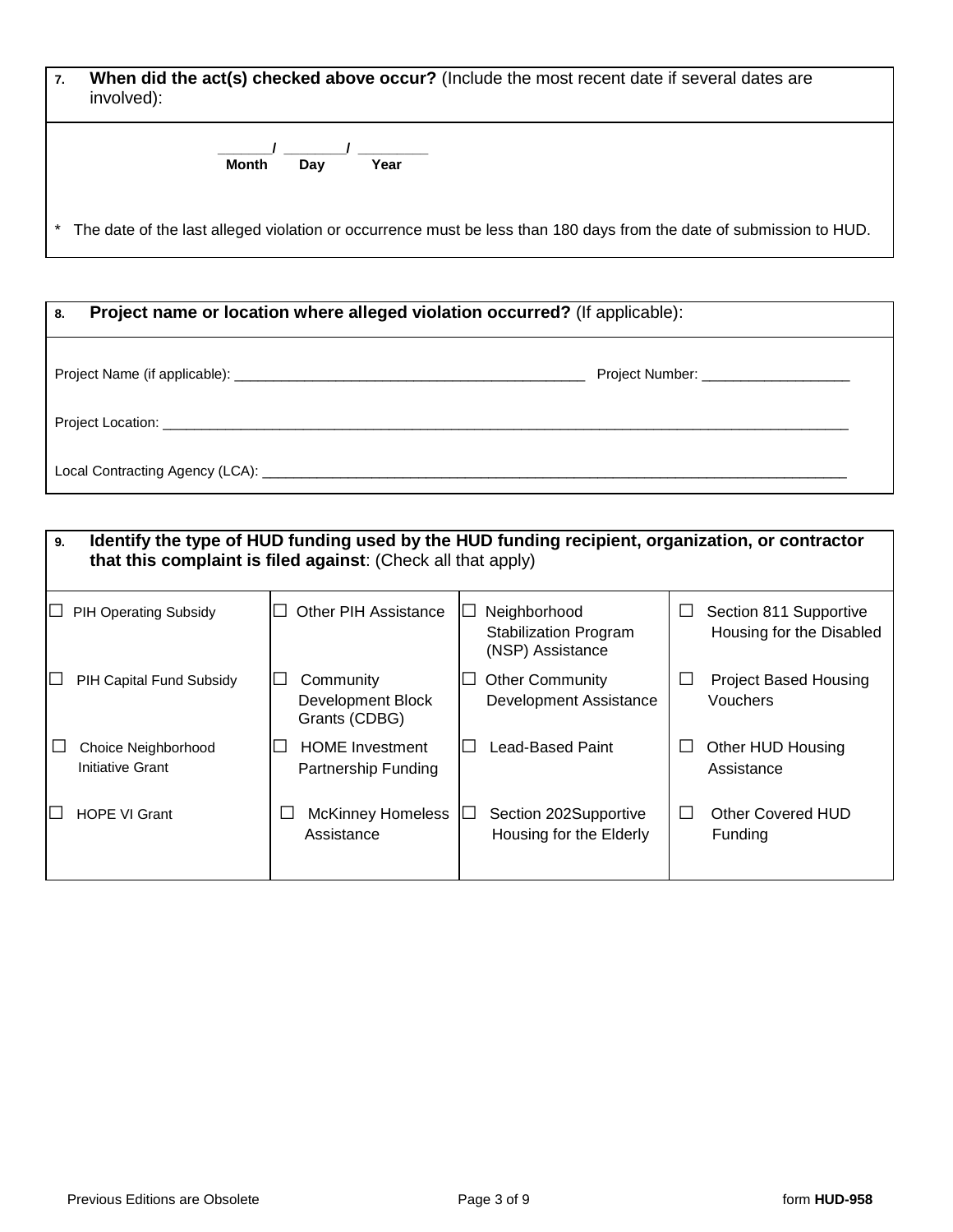| Description of act(s) or incident(s) involving alleged violation of Section 3:<br>Summarize what happened? Attach additional information if necessary |                                                                                                    |      |
|-------------------------------------------------------------------------------------------------------------------------------------------------------|----------------------------------------------------------------------------------------------------|------|
|                                                                                                                                                       |                                                                                                    |      |
|                                                                                                                                                       |                                                                                                    |      |
|                                                                                                                                                       |                                                                                                    |      |
|                                                                                                                                                       |                                                                                                    |      |
|                                                                                                                                                       |                                                                                                    |      |
|                                                                                                                                                       |                                                                                                    |      |
|                                                                                                                                                       |                                                                                                    |      |
|                                                                                                                                                       |                                                                                                    |      |
|                                                                                                                                                       |                                                                                                    |      |
|                                                                                                                                                       |                                                                                                    |      |
|                                                                                                                                                       |                                                                                                    |      |
|                                                                                                                                                       |                                                                                                    |      |
|                                                                                                                                                       |                                                                                                    |      |
|                                                                                                                                                       |                                                                                                    |      |
|                                                                                                                                                       |                                                                                                    |      |
|                                                                                                                                                       |                                                                                                    |      |
|                                                                                                                                                       |                                                                                                    |      |
|                                                                                                                                                       |                                                                                                    |      |
|                                                                                                                                                       |                                                                                                    |      |
|                                                                                                                                                       |                                                                                                    |      |
|                                                                                                                                                       |                                                                                                    |      |
|                                                                                                                                                       |                                                                                                    |      |
|                                                                                                                                                       |                                                                                                    |      |
|                                                                                                                                                       |                                                                                                    |      |
|                                                                                                                                                       |                                                                                                    |      |
|                                                                                                                                                       |                                                                                                    |      |
|                                                                                                                                                       |                                                                                                    |      |
|                                                                                                                                                       |                                                                                                    |      |
|                                                                                                                                                       |                                                                                                    |      |
|                                                                                                                                                       |                                                                                                    |      |
|                                                                                                                                                       |                                                                                                    |      |
|                                                                                                                                                       |                                                                                                    |      |
|                                                                                                                                                       |                                                                                                    |      |
|                                                                                                                                                       |                                                                                                    |      |
|                                                                                                                                                       |                                                                                                    |      |
| 11. Declaration Statement                                                                                                                             |                                                                                                    |      |
| that all information is accurate and correct.                                                                                                         | I declare under penalty of perjury that I have read this complaint (including any attachments) and |      |
|                                                                                                                                                       |                                                                                                    | Date |
| Signature                                                                                                                                             |                                                                                                    |      |
|                                                                                                                                                       |                                                                                                    |      |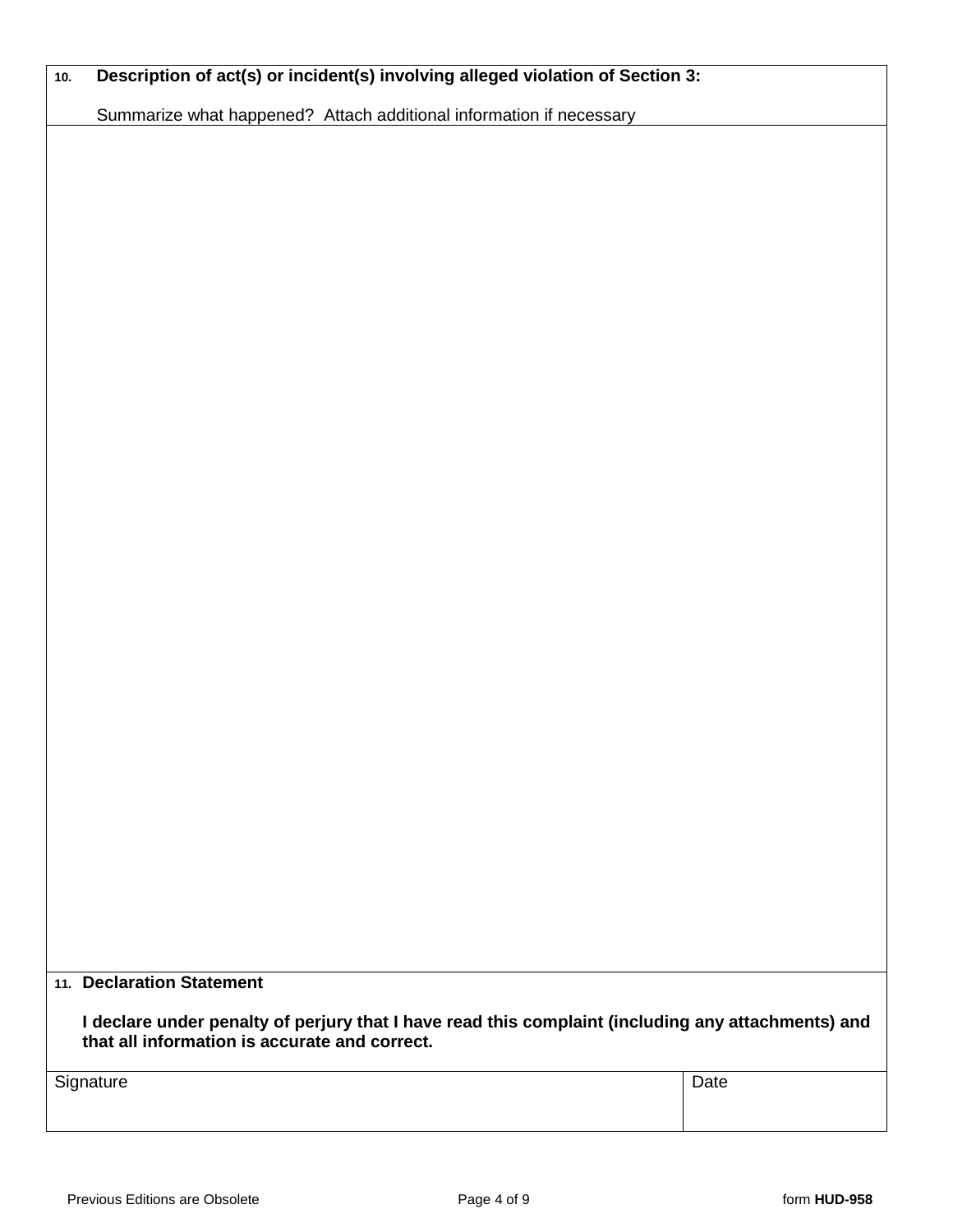## **Section 3 of the Housing and Urban Development Act of 1968**

Public reporting burden for this collection of information is estimated to average 2 hours per response, including the time for reviewing instructions, searching existing data sources, gathering and maintaining the data needed, and completing and reviewing the collection of information. This agency may not collect this information, and you are not required to complete this form, unless it displays a currently valid OMB number.

The information is given voluntarily and provides the basis for HUD's investigation of the complaint to determine if the allegations of noncompliance are valid. The Department will use the information provided as the basis for its determination of jurisdiction over a complainant's allegations. All information collected complies with the Privacy Act of 1974 and OMB Circular A-108. The information is unique to the processing of complaints alleging noncompliance with the Section 3 statute or implementing regulations. The information collected on this form will only be used by HUD during the investigation and resolution of complaints and will not be shared with persons or parties that are not directly involved with the complaint.

#### **What is Section 3 of the Housing and Urban Development Act of 1968?**

Section 3 is a provision of the Housing and Urban Development (HUD) Act of 1968 that helps foster local economic development, neighborhood economic improvement, and individual self-sufficiency. The Section 3 requirements ensure that *when* new jobs or contracts are created during the usage of certain HUD funds, priority consideration is given to low- and very low-income persons residing in the community in which the funds are spent (regardless of race or gender), and to the businesses that substantially employ these persons.

#### **Who are Section 3 residents and businesses?**

Section 3 residents are:

- Public housing residents; or
- Persons who live in the area where a HUD-assisted project is located and who have a household income that falls below HUD's income limits for low- and very low-income.

Please visit: <http://www.huduser.org/portal/datasets/il.html> to determine the income limits for residents of your community.

A Section 3 business is one that meets one of the following criteria:

- Is 51 percent or more owned by Section 3 residents;
- Employs Section 3 residents for at least 30 percent of its full-time, permanent staff; or
- Provides evidence of a commitment to subcontract to Section 3 business concerns, 25 percent or more of the dollar amount of the awarded contract.

### **What HUD funding does Section 3 cover?**

Section 3 applies to any of the following:

- A. Public and Indian Housing programs that receive: (1) Annual contributions for low income housing projects provided pursuant to section 5 of the U.S. Housing Act of 1937, as amended by the Quality Housing and Work Responsibility Act of 1998 (QWHRA); (2) Capital Fund Project assistance provided pursuant to Section 9 of QHWRA; (3) Operating Subsidy assistance provided pursuant to Section 9 of QHWRA.
- B. Housing and community development assistance extended for: (1) housing rehabilitation (including reduction and abatement of lead based paint hazards); (2) housing construction or (3) other public construction projects; and for which the contract and subcontract exceeds \$100,000; and
- C. Certain competitive HUD grant funding, such as: HOPE VI, Choice Neighborhoods, etc.).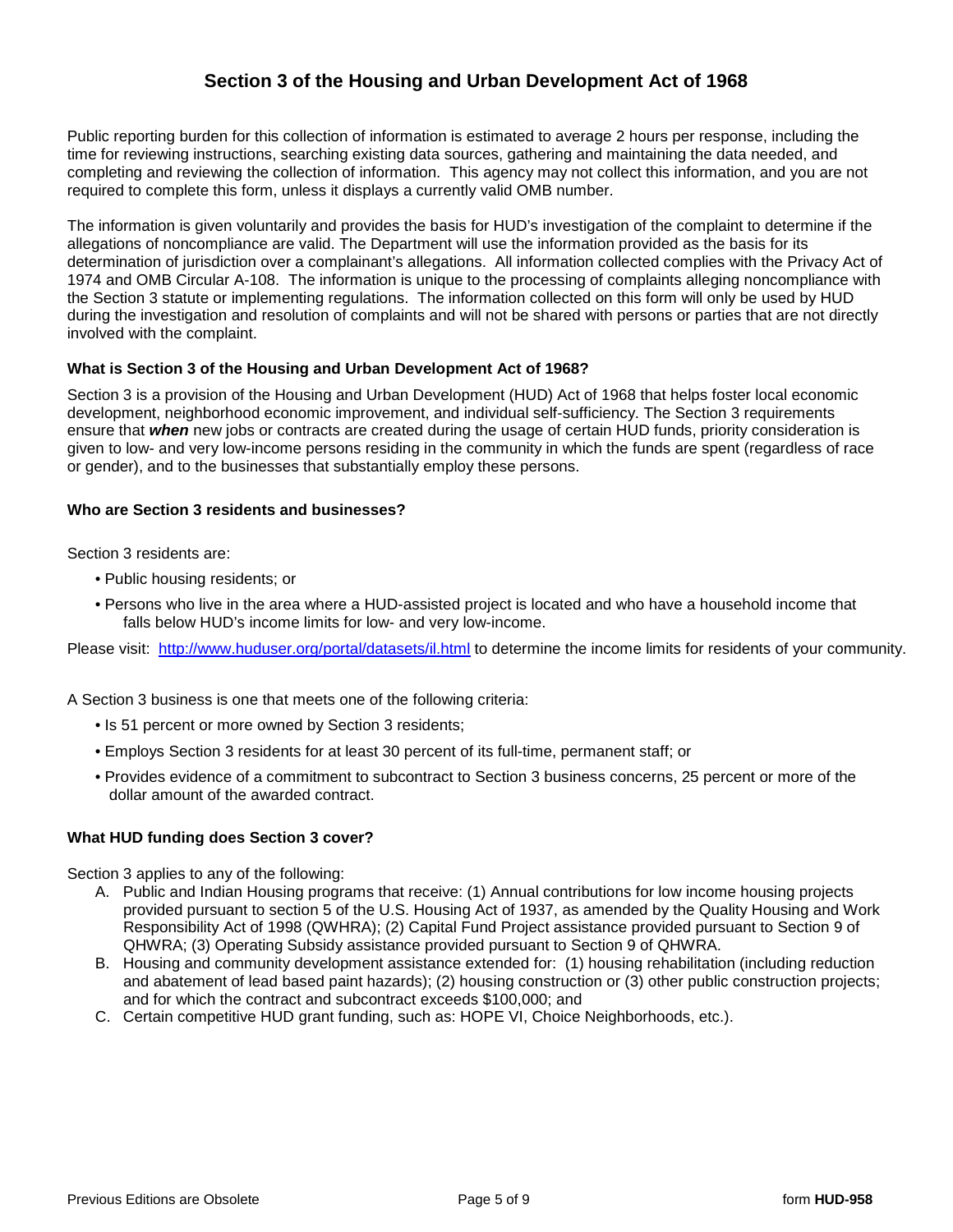#### **What can you do about violations of the Law?**

Remember, Section 3 applies to the awarding of jobs, training programs, and contracts, generated from projects receiving HUD financial assistance. If you believe that, as a low-income person or a Section 3 business concern, the responsibilities to provide economic opportunities under Section 3 have been violated, you have a right to file a complaint within **180 days** of the last alleged occurrences of noncompliance.

Complaints alleging violations of the Section 3 regulatory requirements must be submitted to the appropriate HUD Regional Office of Fair Housing and Equal Opportunity listed below. Please be certain to sign and date this form, where indicated, to ensure prompt complaint processing.

HUD will send the complaint to the appropriate HUD recipient for resolution. If resolution by the recipient fails, HUD will investigate. If HUD finds that the complaint has merit, it will try to end the violation by informal resolution. If conciliation fails, HUD may initiate other steps to enforce the law, including but not limited to suspension and debarment of the recipient or contractors as applicable.

You can obtain assistance in learning about more Section 3 by visiting [www.hud.gov/section3](http://www.hud.gov/section3) or by contacting one of the HUD's Regional Offices of Fair Housing and Equal Opportunity.

**Authority:** Section 3 of the Housing and Urban Development Act of 1968, as amended by the Housing and Community Development Act of 1968, as amended by the Housing and Community Development Act of 1992, U.S.C. 1701u and implementing regulations at 24 CFR Part 135.

**Purpose:** The information requested on this form is to be used to investigate and process Section 3 complaints.

**Use:** The information requested will be used to process a complaint filed under Part 135. HUD may disclose certain information for Federal, State, and local agencies when relevant to civil, criminal, or regulatory investigations and prosecutions. It will not be otherwise disclosed or released outside of HUD, except as required and permitted by law.

**Penalty:** Failure to provide some or all of the requested information will result in delayed processing or rejection of this complaint for investigation.

#### **Privacy Act of 1974 (P.L.93-579)**

All information collected is provided voluntarily and complies with the Privacy Act of 1974 and OMB Circular A-108. The information is unique to the processing of complaints alleging noncompliance with the Section 3 statute or implementing regulations. The information collected on this form will only be used by HUD during the investigation and resolution of complaints and will not be shared with persons or parties that are not directly involved with the complaint.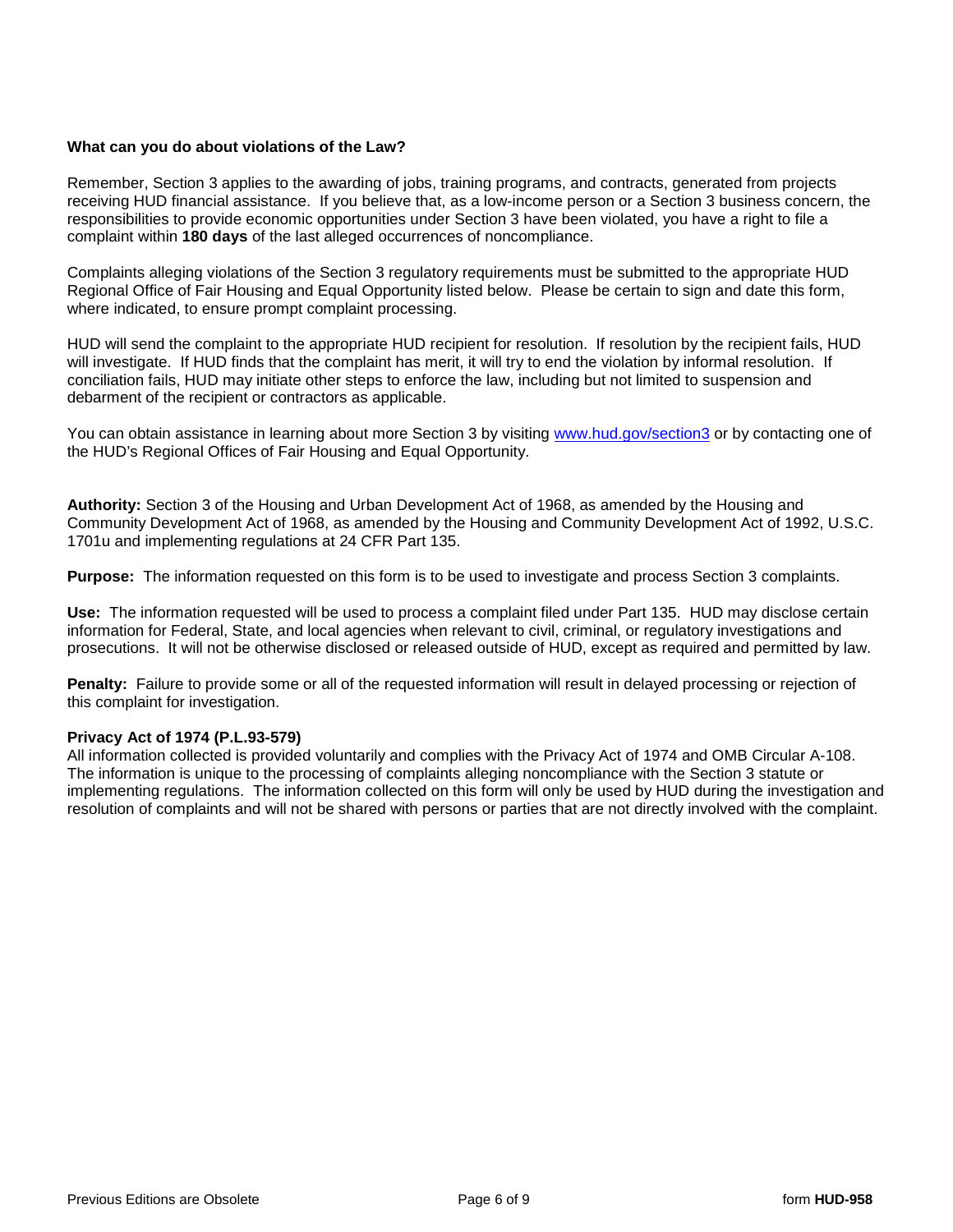# **Instructions for completing the Section 3 Complaint Register**

- **Box 1:** Enter the requested information for the person that is filing the complaint (i.e., the complainant). This person must meet the definition of a Section 3 resident or business.
- **Box 2:** Select the appropriate statement that describes your status as a Section 3 resident, businesses, or representative of either.
- **Box 3:** Select the appropriate basis for the complaint which you are filing.
- **Box 4:** Select the appropriate option that best describes the person or entity that you are filing this complaint against.
- **Box 5:** Provide the name, address, and contact information for the person or entity that you are filing this complaint against.
- **Box 6:** Select the statement(s) that best describe the alleged actions or omissions undertaken by the person or entity that you are filing this complaint against that are in violation of the requirements of Section 3. If you select "other", please briefly describe the alleged violation on the appropriate line.
- **Box 7:** Provide the date that the alleged violation or action occurred. If the alleged act or violation is continuing in nature, please provide the date of the most recent occurrence.
- **Box 8:** If this complaint is based upon acts or omissions that occurred at a specific job site, project, or location, please provide information that will allow HUD to identify the specific project that is the subject of the complaint that you are filing.
- **Box 9:** Select the appropriate type of covered HUD funding that the recipient, organization, contractor/ subcontractor received or administered. **NOTE:** In order for the complaint to be jurisdictional, covered HUD funding must be administered by the recipient, organization, contractor/subcontractor.
- **Box 10:** Provide a detailed description of the acts or omissions undertaken by the person or entity that you filing this complaint against. Provide enough specific information to enable HUD to clearly understand the alleged violation and whether it demonstrates noncompliance with the requirements of Section 3.
- **Box 11:** Please sign the complaint and enter the current date. **NOTE:** By signing and dating this complaint you are affirming that your statements and allegations are true and accurate by penalty of perjury. Complaints **must** be signed and dated prior to acceptance by HUD for investigation.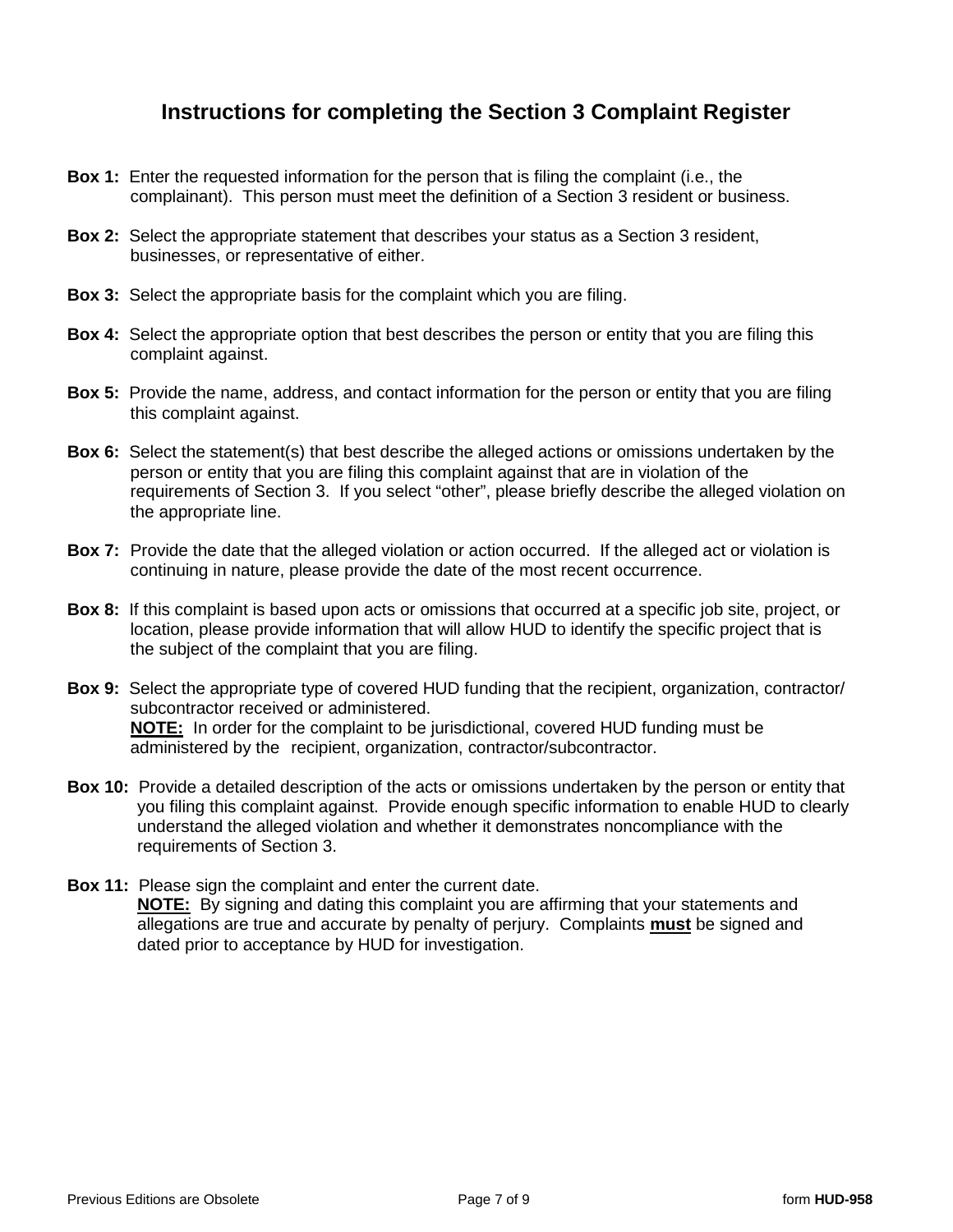#### **Where to file your complaint:**

Please fax or mail your complaint to the appropriate HUD Regional Office of Fair Housing and Equal Opportunity that has jurisdiction over the state for which you are located or where the alleged violation occurred. Inquiries regarding the status of your complaint should be directed to the appropriate Regional office of FHEO by telephone or email.

| <b>BOSTON REGIONAL OFFICE</b>                                                                                                                                                                                                                                                                                                                                                                                                | FORT WORTH REGIONAL OFFICE                                                                                                                                                                                                                                                                                                                             |
|------------------------------------------------------------------------------------------------------------------------------------------------------------------------------------------------------------------------------------------------------------------------------------------------------------------------------------------------------------------------------------------------------------------------------|--------------------------------------------------------------------------------------------------------------------------------------------------------------------------------------------------------------------------------------------------------------------------------------------------------------------------------------------------------|
| U.S. Department of Housing and Urban Development                                                                                                                                                                                                                                                                                                                                                                             | U.S. Department of Housing and Urban Development                                                                                                                                                                                                                                                                                                       |
| New England Office                                                                                                                                                                                                                                                                                                                                                                                                           | Southwest Office                                                                                                                                                                                                                                                                                                                                       |
| 10 Causeway Street, Suite 308                                                                                                                                                                                                                                                                                                                                                                                                | 801 Cherry St., Unit 45, Suite 2500                                                                                                                                                                                                                                                                                                                    |
| Boston, MA 02222                                                                                                                                                                                                                                                                                                                                                                                                             | Fort Worth, TX 76102                                                                                                                                                                                                                                                                                                                                   |
| $(617)$ 994-8300                                                                                                                                                                                                                                                                                                                                                                                                             | (817) 978-5900                                                                                                                                                                                                                                                                                                                                         |
| (800) 827-5005                                                                                                                                                                                                                                                                                                                                                                                                               | (888)560-8913                                                                                                                                                                                                                                                                                                                                          |
| Fax <sup>®</sup> 617) 565-7313                                                                                                                                                                                                                                                                                                                                                                                               | Fax <sup>®</sup> 817) 978-5876                                                                                                                                                                                                                                                                                                                         |
| Email: complaints office 01@hud.gov                                                                                                                                                                                                                                                                                                                                                                                          | Email: complaints office 06@hud.gov                                                                                                                                                                                                                                                                                                                    |
| *Covers the following states: Connecticut, Maine,<br>Massachusetts, New Hampshire, Rhode Island, and<br><b>Vermont</b>                                                                                                                                                                                                                                                                                                       | *Covers the following states: Arkansas, Louisiana,<br>New Mexico, Oklahoma, and Texas                                                                                                                                                                                                                                                                  |
| <b>NEW YORK REGIONAL OFFICE</b>                                                                                                                                                                                                                                                                                                                                                                                              | KANSAS CITY REGIONAL OFFICE                                                                                                                                                                                                                                                                                                                            |
| U.S. Department of Housing and Urban Development                                                                                                                                                                                                                                                                                                                                                                             | U.S. Department of Housing and Urban Development                                                                                                                                                                                                                                                                                                       |
| New York and New Jersey Office                                                                                                                                                                                                                                                                                                                                                                                               | Great Plains Office                                                                                                                                                                                                                                                                                                                                    |
| 26 Federal Plaza                                                                                                                                                                                                                                                                                                                                                                                                             | 400 State Avenue                                                                                                                                                                                                                                                                                                                                       |
| New York, NY 10278                                                                                                                                                                                                                                                                                                                                                                                                           | Kansas City, KS 66101                                                                                                                                                                                                                                                                                                                                  |
| $(212)$ 264-1290                                                                                                                                                                                                                                                                                                                                                                                                             | (913) 551-6958                                                                                                                                                                                                                                                                                                                                         |
| (800) 496-4294                                                                                                                                                                                                                                                                                                                                                                                                               | (800) 743-5323                                                                                                                                                                                                                                                                                                                                         |
| Fax: (212) 264-9829                                                                                                                                                                                                                                                                                                                                                                                                          | Fax: (913) 551-6856                                                                                                                                                                                                                                                                                                                                    |
| Email: complaints office 02@hud.gov                                                                                                                                                                                                                                                                                                                                                                                          | Email: complaints office 07@hud.gov                                                                                                                                                                                                                                                                                                                    |
| *Covers the following states: New Jersey and New York  *Covers the following states: Iowa, Kansas, Missouri,                                                                                                                                                                                                                                                                                                                 | and Nebraska                                                                                                                                                                                                                                                                                                                                           |
| <b>PHILADELPHIA REGIONAL OFFICE</b><br>U.S. Department of Housing and Urban Development<br>Mid-Atlantic Office<br>100 Penn Square East,<br>12 <sup>th</sup> Floor<br>Philadelphia, PA 19107<br>$(215) 861 - 7646$<br>(888) 799-2085<br>Fax: (215) 656-3449<br>Email: complaints office 03@hud.gov<br>*Covers the following states: Delaware, District of<br>Columbia, Maryland, Pennsylvania, Virginia, and West<br>Virginia | <b>DENVER REGIONAL OFFICE</b><br>U.S. Department of Housing and Urban Development<br>Rocky Mountain Office<br>1670 Broadway<br>Denver, CO 80202<br>(303) 672-5437<br>(800) 877-7353<br>Fax: (303) 672-5026<br>Email: complaints office 08@hud.gov<br>*Covers the following states: Colorado, Montana,<br>North Dakota, South Dakota, Utah, and Wyoming |